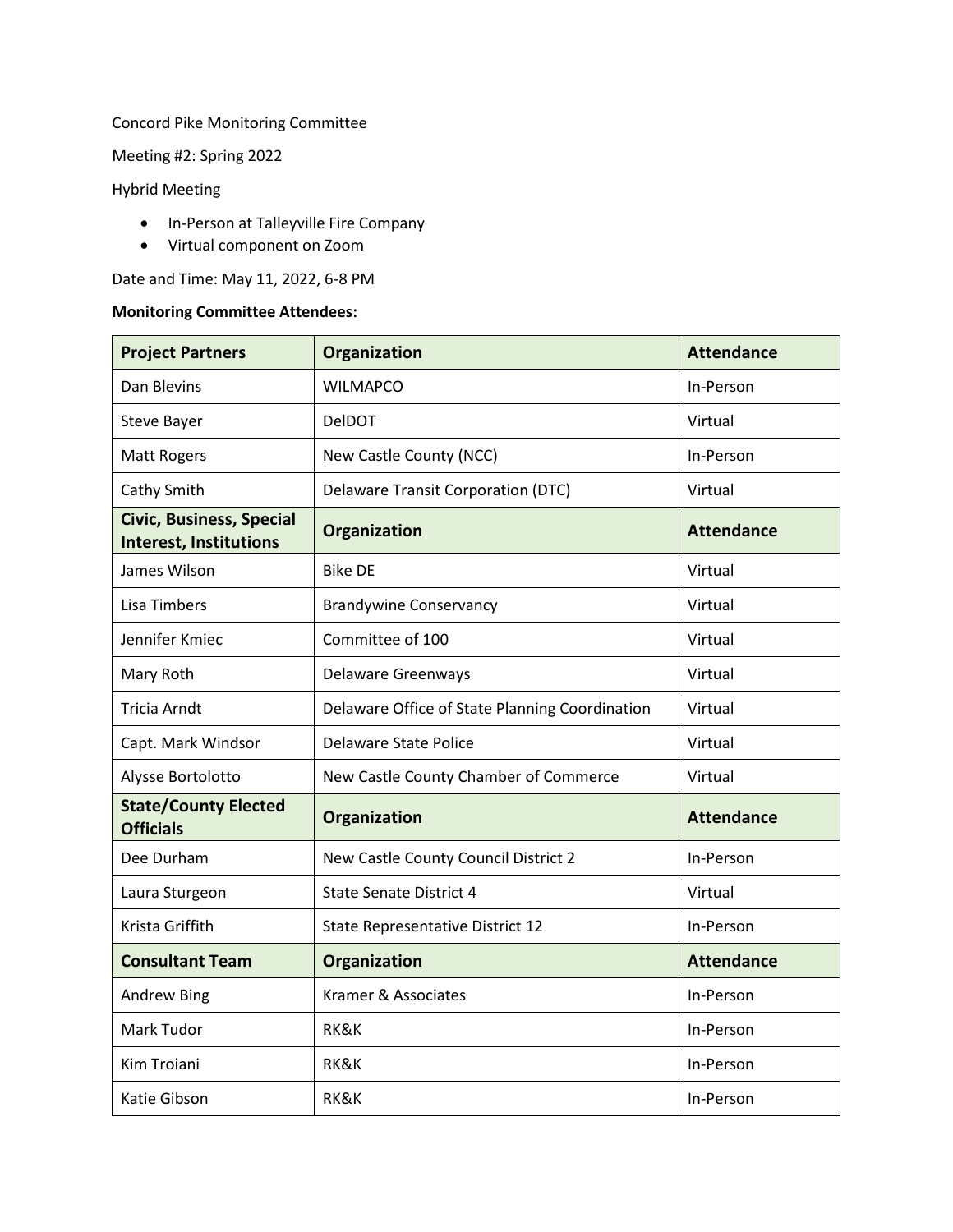## **Other Attendees:**

WILMAPCO: Tigist Zegeye (virtual), Dave Gula (virtual)

DelDOT: Paul Moser (in-person)

## **Meeting Summary:**

- Andrew Bing started the meeting and introduced the hybrid meeting format and how to proceed with the virtual component
- Andrew introduced the Consultant Team, Project Partners, State/County Elected Officials, and Civic, Business, Special interest, and Institution attendees
- Committee Members in attendance in-person and online introduced themselves
- Andrew discussed the meeting agenda and provided an overview of the Monitoring Committee that included the purpose, role, and expectations of the committee
- Mark Tudor presented on the key takeaways from the December 8, 2021 Monitoring Committee meeting
	- Concord Pike Master Plan, which can be found on the project website [www.wilmapco.org/202-2/](http://www.wilmapco.org/202-2/)
	- Priorities the committee discussed at the last meeting
	- Overview of the annual monitoring report
- Mark asked the Project Partners to provide an update of what has been worked on since the last Monitoring Committee Meeting
	- Dan Blevins, WILMAPCO, noted that WILMAPCO is about to begin their Regional Transportation Plan update cycle. This will pick up later in the summer. He noted that this will require more outreach as there are a lot of small projects within the Regional Transportation Plan that will need help to get moved on, and that heavy work on some of these may begin with the Concord Pike Monitoring Committee
	- Cathy Smith, DTC, provided updates:
		- DTC has implemented services changes in March 2022.
		- DTC has suffered great transit ridership loss due to the pandemic but has been slowly rebuilding ridership, up to 60% of pre-COVID ridership and up to 80% of pre-COVID ridership in the paratransit route
		- DTC will be receiving bids for a transit study called DART Reimagined. The study will focus on where the demand for transit is and how to redesign the network to accommodate this. Cathy noted that Concord Pike will be a key area in this, as the corridor has robust routes and ridership
		- DTC is working on a capital project, the Claymont Train Station. While not directly on Concord Pike, this station will feed into the regional transportation network.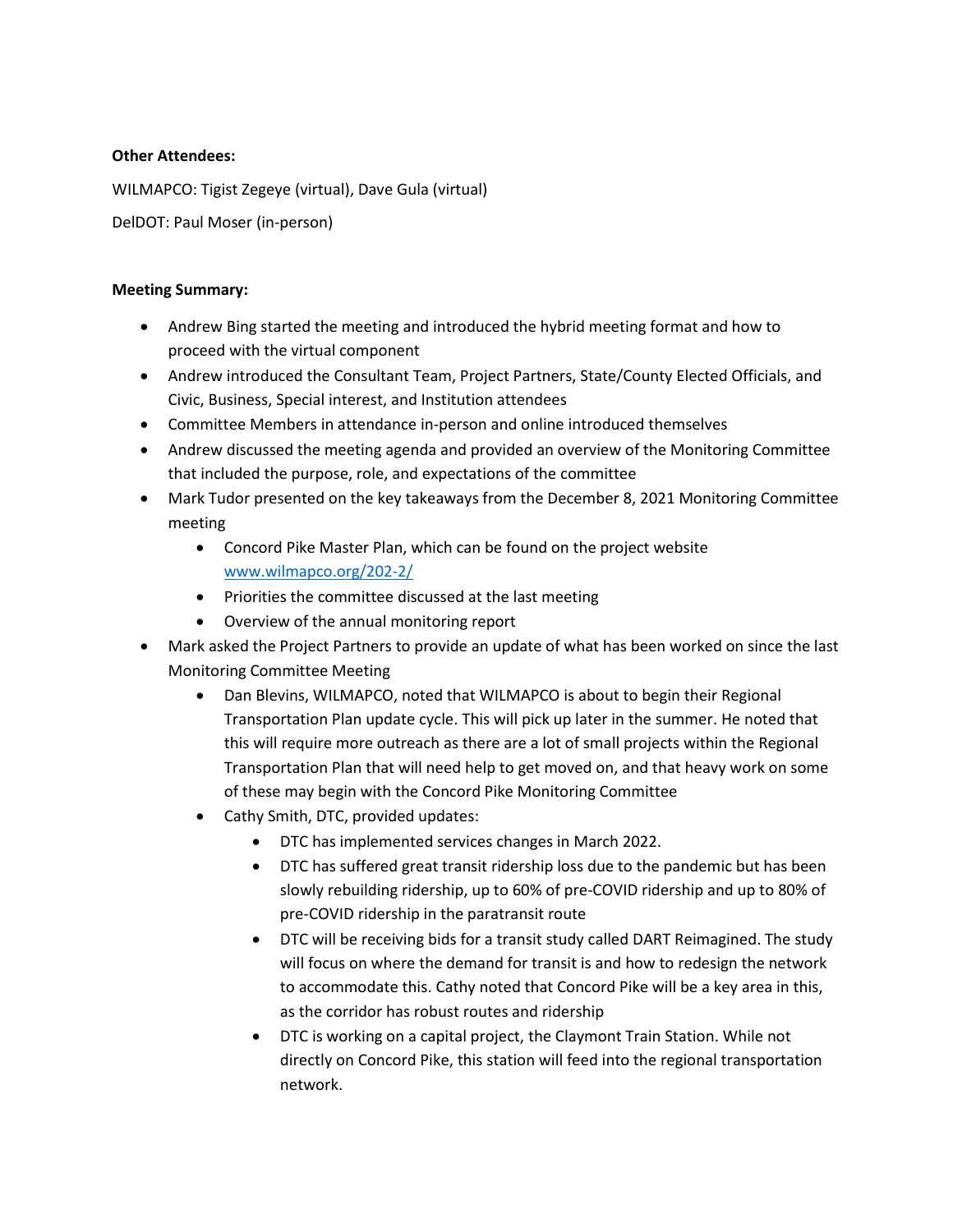- Krista Griffith asked Cathy if the DTC is planning to update their facilities along Concord Pike. Krista noted that there does not seem to be many shelters for bus riders to use during inclement weather
	- Cathy responded that the DTC looks at ridership to determine where there are issues in accessibility and make necessary improvements based on this assessment
	- Krista followed up with another question: how many bus shelters are there along the corridor?
	- Cathy provided a rough estimate of bus stops and shelters along the corridor
		- Northbound SR 202 has approximately 25 bus stops, 16% of which are benches and 12% are shelters
		- Southbound SR 202 has approximately 24 bus stops, 38% of which are benches and 33% are shelters
	- Dee Durham noted that she sees people sitting on the curb of Concord Pike and that this is a major safety issue.
	- Dee mentioned she would like to meet with DART and DTC to talk about this issue and how to make improvements to Concord Pike
	- Dee echoed that to encourage ridership, transit lines need to be made more user friendly
- Mark Tudor turned the meeting over to Matt Rogers, NCC, to give a presentation on the New Castle County Comprehensive Plan
- Matt Rogers presented on the 2022 update to the New Castle Count Comprehensive Plan as related to the Concord Pike Study Area
	- Matt discussed future land use along Concord Pike and community planning and design in the area
	- At the end of Matt's presentation, James Wilson asked Matt if the new future land use designations consider pedestrian safety. In particular, James asked if there was anything in place that would improve pedestrian safety at mid-block locations. James also noted that 3 pedestrian fatalities occurred on Concord Pike between 2015 and 2020
		- Matt responded that NCC can encourage the reduction of driveway points to improve pedestrian safety but noted that NCC does not have jurisdiction over this, and it depends on the site. NCC can encourage reducing access points and work with DelDOT to achieve this, as DelDOT regulates access points
	- Andrew Bing noted how the Concord Pike Monitoring Committee allows people to come together and discuss these issues and that this is something the committee can continue to discuss, however it is more of a question for DelDOT
	- Dee Durham mentioned that during the master plan process, there was discussion to get shopping traffic off the main road and narrow 202 to two lanes in certain areas, including Fairfax. This would slow traffic down and make for more bike/pedestrian friendly intersections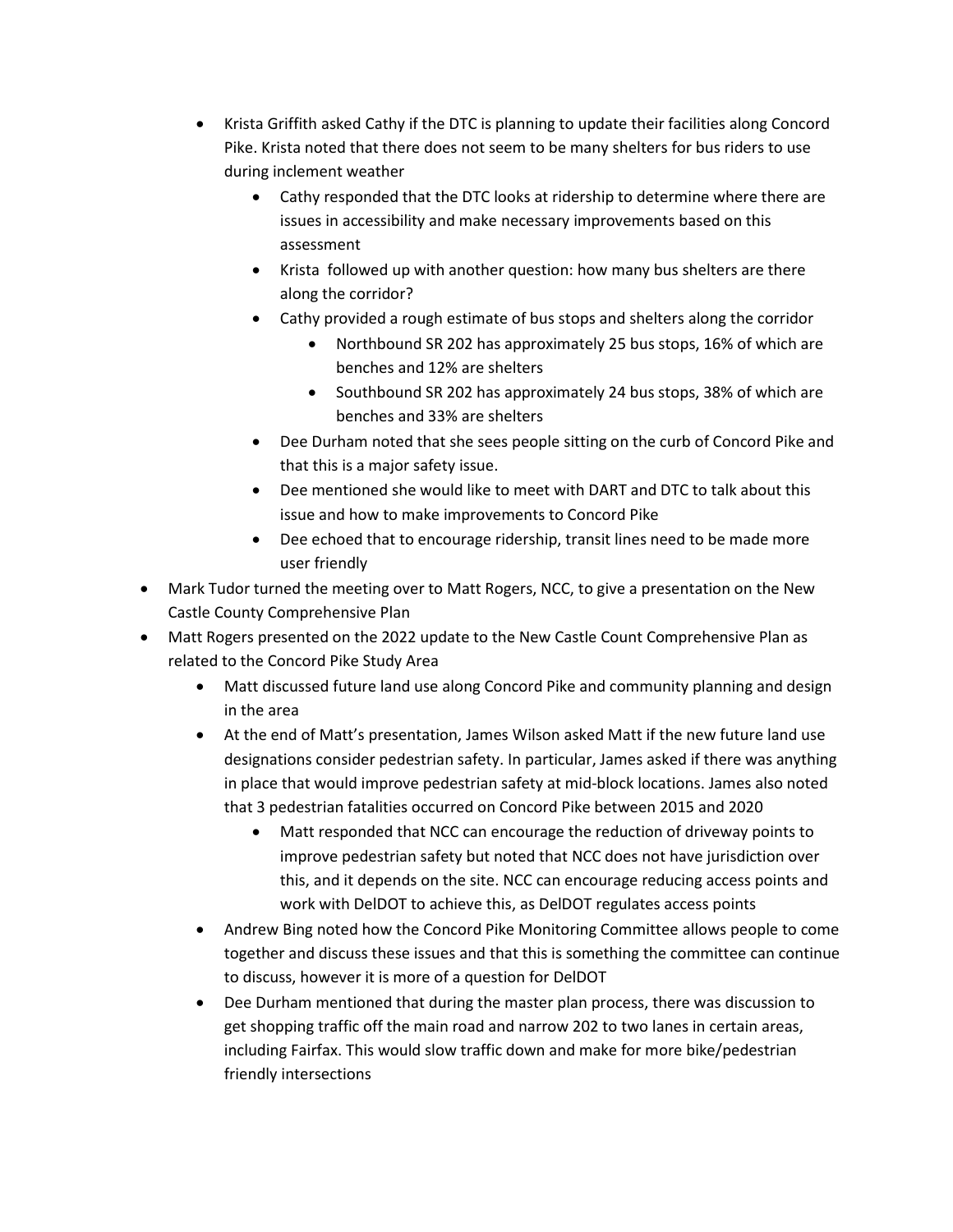- Dan Blevins identified these as multiways, and confirmed that they are in Chapter 4 of the master plan
- Dee also mentioned that Concord Pike commercial property owners want to slow traffic down, so more people will shop along the corridor and to improve safety
- Dee posed the question: are we designing for through traffic or for economic development?
- Dee followed this with the question of how do we prioritize one of these multiways to be built?
	- Dan Blevins responded that this would require DelDOT, county, and landowner cooperation and agreement
	- Andrew noted that another group may need to be formed to coordinate this effort
- Andrew introduced Paul Moser, PE Engineer IV, DelDOT Active Transportation & Community Connections, to discuss Bicycle Network Modeling
- Paul Moser, DelDOT, presented on Bicycle Network Modeling and discussed bicycling in the area, Level of Traffic Stress, and standalone projects and scenario modeling
	- Dee Durham commented that the path Paul showed through the Brandywine County Club is already on a development plan, making its way through the land use process
	- James Wilson noted that the state bicycle plan envisions that projects will trickle upward and be nominated to DelDOT. James asked if this committee must do anything to ensure the best of these project are appropriately nominated?
		- Paul responded that the bike/pedestrian pool is yearly and competitive Paul noted that this would depend on WILMPACO to push individual projects
		- Andrew Bing noted that this committee is not a decision-making group and does not make formal recommendations. Andrew noted however, the committee can be a starting point to show interest and get the right people involved
	- James asked if any of the projects identified are Community Transportation Fund (CTF) sized?
		- Paul responded that the Connector on Sharpley is CTF sized
		- Paul also noted he has seen CTF funds used to leverage million-dollar projects
- Andrew Bing turned the meeting over to Mark Tudor to discuss the GIS Tracking Database
- Mark Tudor gave a brief overview of the GIS Tracking Database, which will allow the committee to see that status of the implementation of the Master Plan
	- No questions were asked at the end of the GIS Tracking Database presentation
- Andrew introduced the Monitoring Committee's next steps regarding the priorities and focus areas
- Andrew asked the committee if the priorities identified seem like the right focus areas for the group to start with
	- James Wilson asked what signation coordination would mean regarding the 202 corridor?